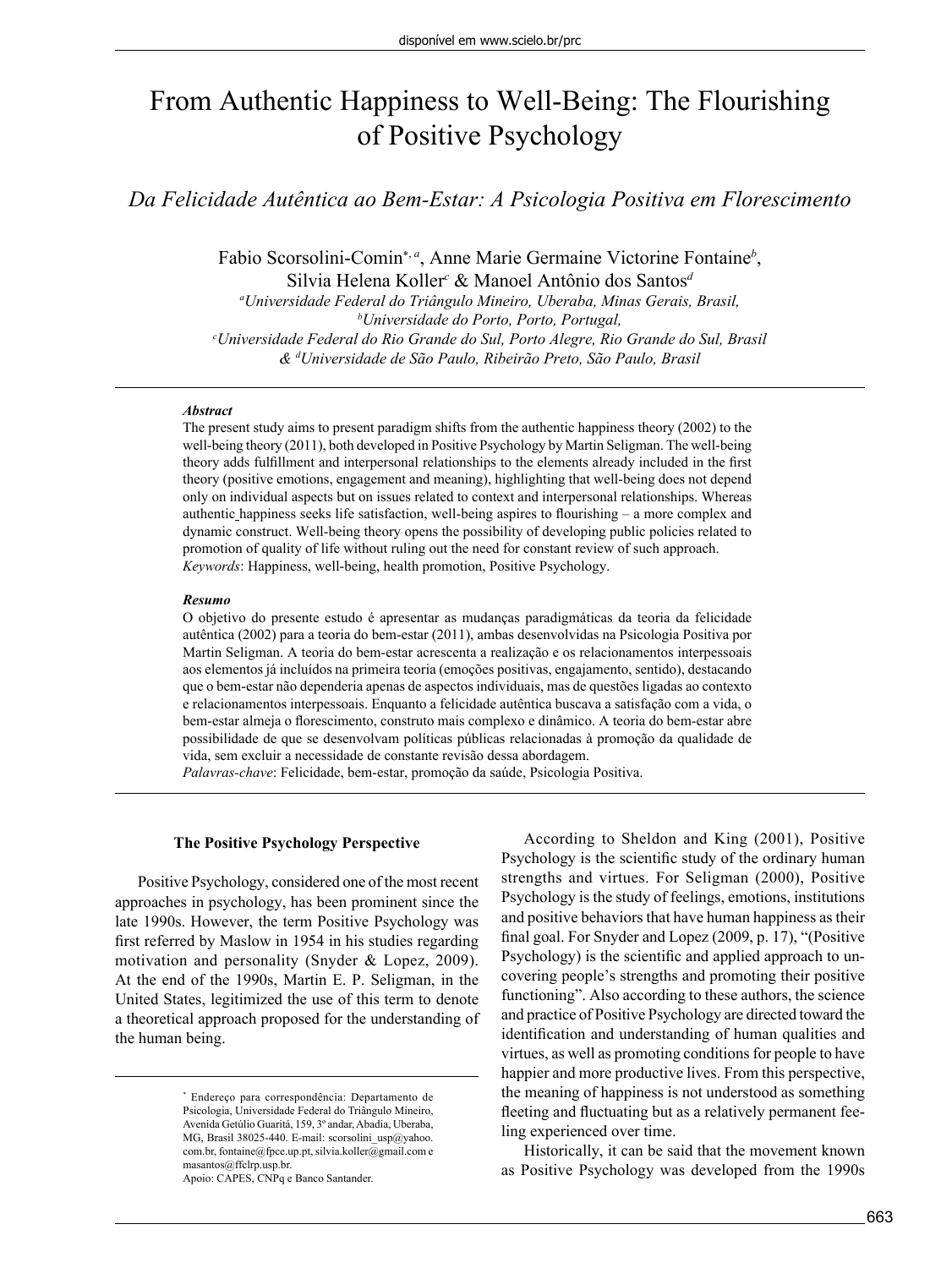by Martin Seligman, then the president of the American Psychological Association (APA), along with other prominent researchers in the international arena, such as Ken Sheldon, Barbara Fredrickson, Kevin Rathunde, Mihaly Csikszentmihalyi, Robert Emmons, Carol Ryff and Jon Haidt, among others. This perspective primarily proposes modifying the focus of psychology, which shifts from attempting to repair the "worst things" in life and the emphasis on studies exclusively devoted to mental illness to building positive qualities (Delle Fave, 2006; Snyder & Lopez, 2009). This innovative proposal arises from the observation that psychology, until then, leaned primarily on the development deficits, disorders, psychopathologies and mental illness. This effort to highlight health, as opposed to illness, began to be stressed after the Second World War with veterans who returned from battlefields and needed to be reinserted into society and assisted in their needs. By removing the focus from mental illness, the possibility to highlight the positive aspects, strengths, virtues and potential of the human being was opened, focusing on health prevention and promotion.

According to Seligman (2002), Positive Psychology is based on three main concepts, namely: the study of positive emotion; the study of positive traits or qualities, especially strengths and virtues, including such abilities as intelligence and athleticism; and finally, the study of the so-called positive institutions, such as democracy, family and freedom, which support the manifestation of virtues that, in turn, support the possibility of generating positive emotions. Positive Psychology aims to highlight the positive experiences, translated by positive emotions, happiness, hope, joy; by individual positive characteristics, character, strength, courage, virtue; and by positive institutions (Larrauri, 2006; Park & Peterson, 2007; Peterson & Seligman, 2003; Seligman, 2002).

Considering the scientific production on Positive Psychology in the Brazilian context, Paludo and Koller (2007) indicate that there is still only scarce information concerning this significant change occurring in psychology, with a gradual change being observed in the focus and approach of the Brazilian studies on human development. This scarcity of research may be due to the recent nature of the studies in the area because this field was officially "born" in the late 1990s and early 2000s. As Positive Psychology is a current that emerged in the United States, its impact on the Brazilian scene is still slight compared to European countries but has found fertile ground in Brazil for the production of scientific knowledge, especially starting in the year 2000 (Albuquerque & Tróccoli, 2004; Camargo, Abadi, & Giacomoni, 2011; Giacomoni & Hutz, 2008; Lemos & Cavalcante, 2009; Paludo & Koller, 2007; Paschoal & Tamayo, 2008; Passareli & Silva, 2007; Prati & Koller, 2011; Rodrigues & Da Silva, 2010; Yunes, 2003). In recent surveys (Scorsolini-Comin & Santos, 2009, 2010; 2011a, 2011b, 2012), it was noted that the Brazilian level of research still contrasts with the abundance of European and North-American studies (Barros, Martín, & Pinto, 2010; Delle Fave, 2006; Larrauri, 2006; Park & Peterson, 2007; Pérez, 2009; Peterson & Seligman, 2003; Seligman, 2002, 2004, 2011; Snyder & Lopez, 2009).

In Brazil, Calvetti, Muller and Nunes (2007) noted that there is still not a work group at ANPEPP (*Associação Nacional de Pesquisa e Pós-graduação em Psicologia* – National Association for Research and Graduate Studies in Psychology) dedicated to Positive Psychology, although a meeting conducted in Florianópolis (SC) in 2006 and the publishing of the book *Resiliência e Psicologia Positiva* [*Resilience and Positive Psychology*] (Dell'Aglio, Koller, & Yunes, 2006) can be highlighted as important milestones of the movement in the national context. From the point of view of measuring in the Positive Psychology field, related to aspects of subjective well-being and correlated notions, such as flow, self, satisfaction and locus of control, among others, the studies point to the need for production of tools adapted and validated to the Brazilian context (Albuquerque & Tróccoli, 2004; Paschoal & Tamayo, 2008; Scorsolini-Comin & Santos, 2010), preferably built from national samples, which also does not exclude the need to investigate the classical international tools, their assumptions, adaptation, transcultural validation and applicability (Ferraz, Tavares, & Zilberman, 2007) in various situations, populations and cultural contexts.

Considered to be a recent approach, Positive Psychology is developing rapidly, especially considering that its propagation and discussion in academic circles date back slightly over a decade. In addition to the constant development of this perspective, the possibility of systematizing the already consolidated production in the field is opened to gain knowledge on the gaps and potential for new studies. It is in this direction that the theoretical foundations that underlie Positive Psychology have advanced along this short trajectory. The authentic happiness movement, formulated in 2002, is currently being questioned, thereby allowing the ascendance of the well-being movement, formulated in 2011. Both movements were developed by Seligman from several empirical studies with the participation of researchers from all over the world. The transition from a movement to another is automatic and exclusionary but must be understood as an ongoing paradigm shift. Thus, understanding this process is critical to align the Positive Psychology goals to those of a psychological science permanently committed to social change and the human well-being.

Therefore, the objective of this study is to discuss the paradigm changes from the authentic happiness movement to the well-being one under the Positive Psychology perspective. To this end, this study begins with a presentation of the leading researcher on Positive Psychology, Martin E. P. Seligman, seeking to identify how his biography reflected or allowed such changes.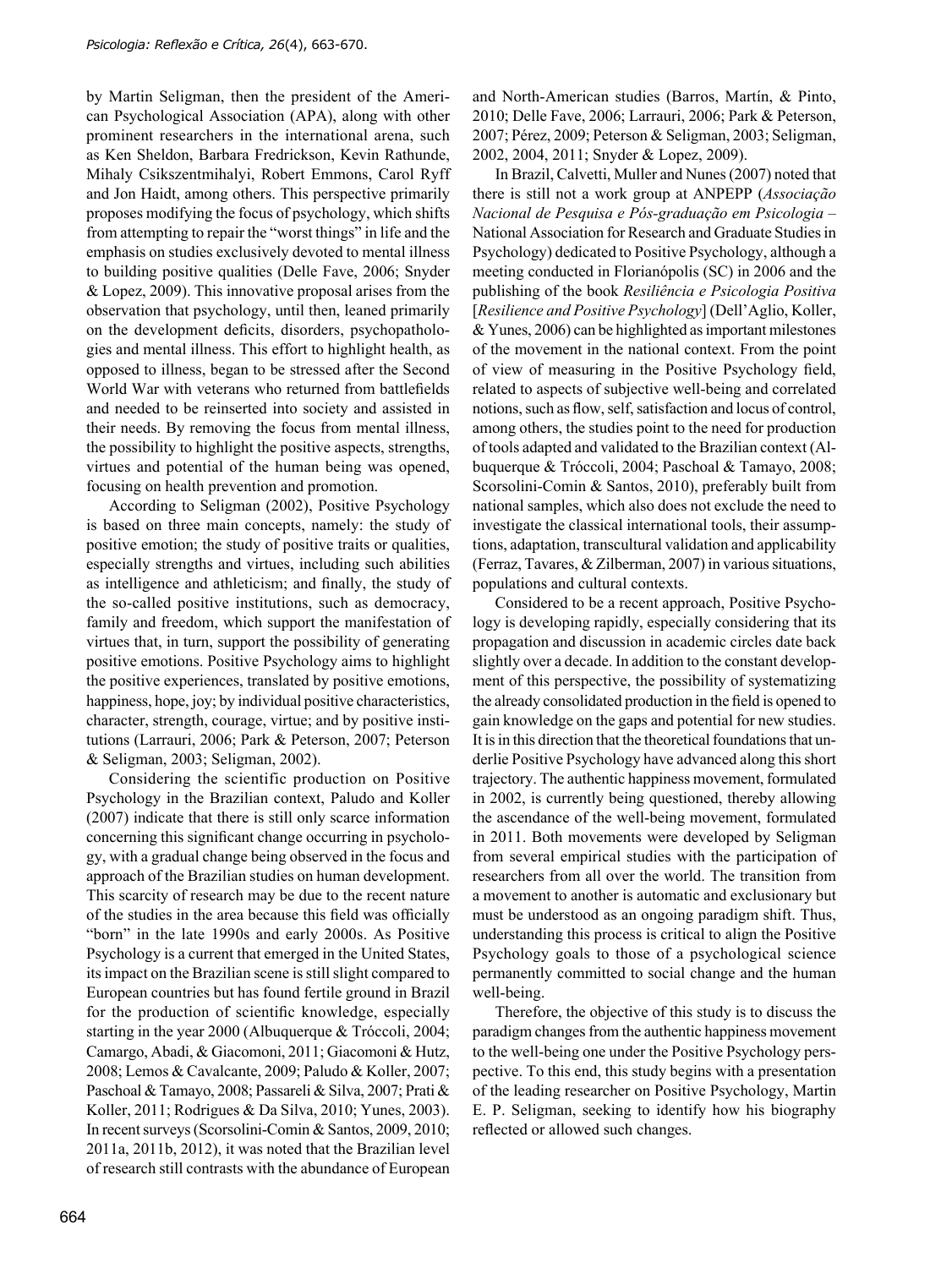## **Seligman, the Researcher and his Work**

From the 1990s, Martin E. P. Seligman became a recurring name in Psychology publications and conferences worldwide. Before this period, Seligman was known for his experimental research and in the psychopathology field. After more than 20 years since his initial thoughts on Positive Psychology were presented to the scientific community, his work has been increasing each year, considering his investments not only in the dissemination of Positive Psychology in academia or outside of it but in transcultural studies that contributed to the improvement of his concepts on human development.

Seligman was born in the United States in 1946, graduated with a major in philosophy at Princeton University (1964) and obtained a Ph.D. in psychology from the University of Pennsylvania (1967), where he currently teaches in the psychology department. The main influence during his training was Experimental Psychology followed by extensive clinical practice. As a professor of psychopathology, he once asked himself about the tendency of the psychological science to focus their studies in diseases and dysfunctional aspects, ignoring the positive aspects of development. In 1997, when Seligman held the presidency of the APA, his studies began to be disseminated worldwide. The position held as the president of the largest psychology entity conferred prestige and prominence to his research.

Positive Psychology, for Seligman (2011), must maintain its commitment to the human being, not allowing itself to be confined to university walls but serving people and their questions. This questions include the search for health and well-being, as well as permanent accomplishment, as announced in his work from 2004. Seligman has published hundreds of scientific articles and has books have been translated in several countries; he is considered one of the best-known contemporary authors and one who contributed the most to the construction of psychology in the 21st century. One of the most recent and commonly accepted ways to understand scientific productivity and the consequent individual importance of researchers is the *h* index measurement, developed by Hirsch (2005). In the study by Buela-Casal, Olivas-Avila, Musi-Lechuga and Zych (2011), the *h* indices of researchers that occupied the presidency of APA since 1940 are presented and discussed. In the ranking of these researchers, Seligman occupies fourth place, therefore placing among the most read and cited authors of the twentieth century. Seligman's  $h$  index is 41. It should be considered that these findings corroborate the testimonials that claim that his work is respected and valued throughout the world, despite his being the target of criticism, some of which has been received and duly answered by the author (Seligman, 2011).

It should be considered that the movement dubbed Positive Psychology emerged from Seligman's initiative along other renowned researchers who have contributed for this field to improve and gain prestige in the scientific community. Thus, we cannot highlight only the work of Seligman as the epicenter of this discussion. Carol Ryff (1989), for example, proposed a model of positive functioning based on the concept of psychological well-being, encompassing such dimensions as self-acceptance, personal growth, life purpose, environmental domain and positive relationships with others, which involve the ability to establish strong empathy, affection and intimacy.

Another prominent researcher in the field of Positive Psychology is Mihaly Csikszentmihalyi (1997), who developed studies on the flow state, which is considered one of the most pervasive concepts in the area. The concept of flow is defined as a state of optimal experience that people express when they are intensely involved in what they are doing. This state can be represented as a channel on a scheme of challenge *versus* skill, separating the states of boredom and anxiety: as the challenges increase, people become more anxious, and when they decrease, they get bored and find it a dull experience. Thus, the flow state may manifest when the challenge and ability are high and in balance, which has subsidized the planning of interventions in different professional and educational sectors. The presence of flow depends on the combination of internal and external conditions. In terms of external conditions, we highlight the task characteristics, which should have concrete goals such that people can adjust. Internally, there are the personal characteristics, such as self-control and ability of concentrated attention, which are strongly associated to the flow states (Mesurado, 2009).

Regarding the positivity concept, we highlight the studies by Alice Isen and Barbara Fredrickson. Isen (1987) found that people who experience moderate positive emotions tend to help others more, to be more flexible in their thoughts and to produce solutions for the problems. From these considerations, Barbara Fredrickson (2009) developed a model capable of explaining the social and cognitive effects of positive emotional experiences. According to this author, the experience of joy expands the domain of what a person wants to do at that moment, i.e., there is an expansion of the momentary repertoire of thought-actions. Observing a person who does something important and inspires admiration can also enhance positive emotions and change unfavorable pattern behaviors, as noted in studies by Jon Haidt (2002). Witnessing a heroic act, for example, leads the person to a state of elevation, which raises the manifestation of positive emotions.

Ken Sheldon and his colleagues attempted to explain human happiness from a model that integrates genetic aspects, circumstantial and demographic determinants and the process of intentional change. Although the genetic component is of greater weight, the authors emphasize intentional activity as a possibility of obtaining pleasure, meaning and good health (Lyubomirsky, Sheldon, & Schkade, 2005), which emphasizes the processes of development as potentiators of the positive experience.

From the contributions of these different authors, aimed at different objectives, it is emphasized that the Positive Psychology proposal is a modification from the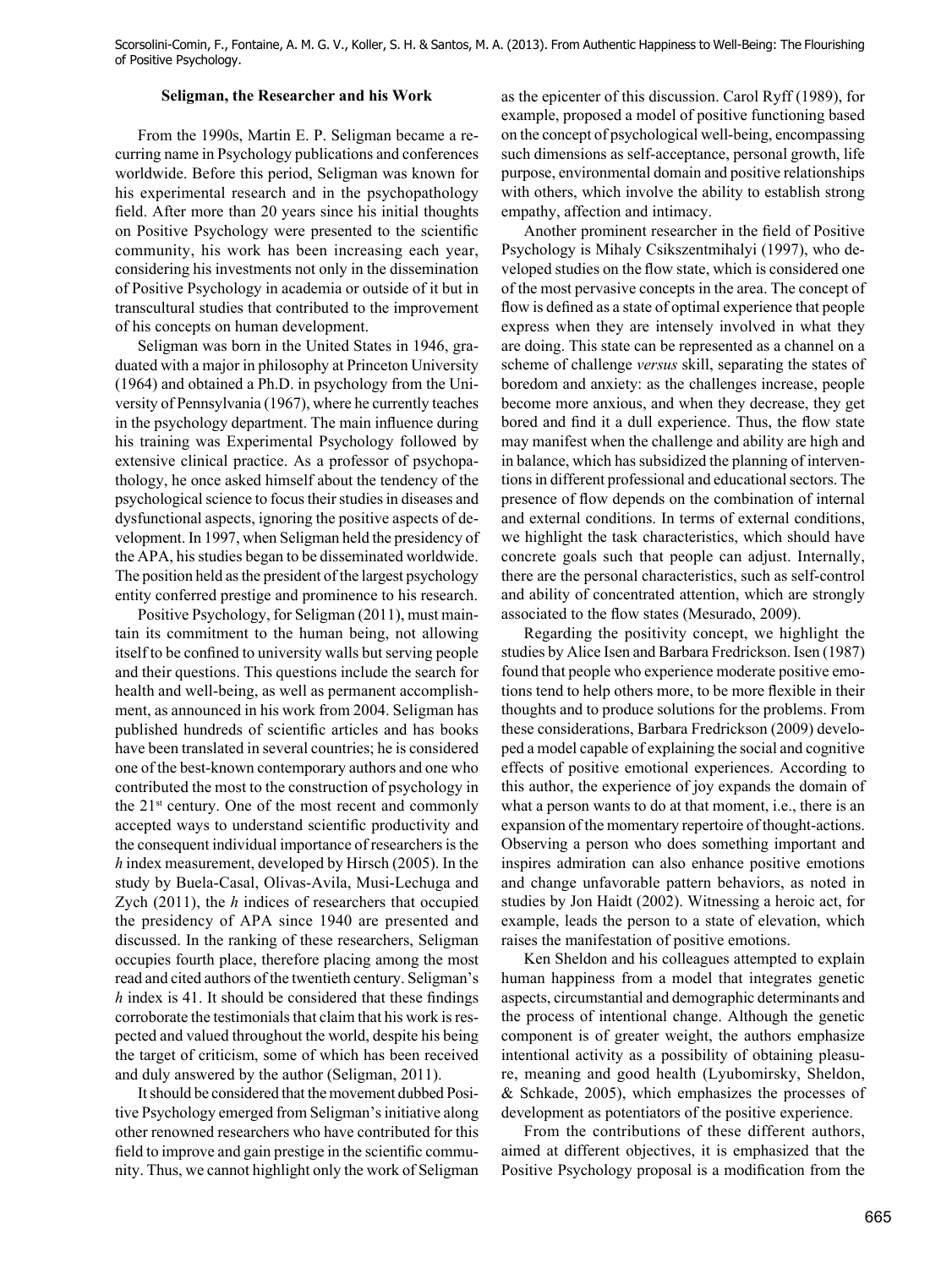emphasis on repairing the worst aspects of life to building positive qualities or virtues (Seligman, 2000; Snyder & Lopez, 2009). Since its inception, Positive Psychology has not been disseminated only in academia because it develops interventions and proposals that also involve non-academics, inviting them to benefit from its practices. An example of this growth is the International Association of Positive Psychology (*Associação Internacional de Psicologia Positiva* [AIPP]), which has over three thousand members distributed in 70 countries, bringing together not only researchers but also professionals of psychology and several other fields, who are interested in the study of well-being.

In 2005, Seligman and other researchers created the first academic program, Master of Applied Positive Psychology from the University of Pennsylvania (MAPP). This graduate program is directed to people who are already engaged in the work market and are able to afford the high tuition fees. Discussing themes such as coaching in different sectors, as well as the importance of developing the well-being in schools and universities, the program was considered revolutionary precisely because it aims to develop peoples' transforming potential.

# **First Movement: Authentic Happiness**

There are many existing theories to explain happiness. There are those based in processes and activities, according to which happiness is produced when we engage in certain activities or work for a certain goal. Theories based on genetic and personality dispositions suggest that happiness may be a personality trait or characteristic more stable than those of genetic origin. Finally, there are the theories according which happiness lies in reducing stress through the satisfaction of goals and needs (Snyder & Lopez, 2009). Thus, the postulations discussed in this study do not seek to solve this discussion or defend a single path but foster it from contact with various Positive Psychology studies, especially those by Seligman.

One of the first concepts studied by Seligman (1991) that contributed to the development of his notions on happiness was that of learned optimism. In that publication, the author recounts his journey through the studies about learned helplessness and highlights several benefits of the people considered optimistic as being more entrepreneurial and having better health. Optimists tend to assume that the problems experienced are temporary and due to external causes, seeking solutions that do not place them as guilty or as failures, and internalizing positive events. This ability to prove optimistic in the face of events not always favorable was considered one of the bases for Seligman's theoretical formulations, as we will see further on.

In 2004, the translation of the book Authentic Happiness was published in Brazil, a book that has been originally published by Seligman in the United States in 2002. Authentic happiness was the basis of Positive Psychology in the early days of its creation and development. This postulation recommends that happiness could be analyzed according to three different elements: positive emotion, engagement and meaning. Positive emotion consists of such sensations as pleasure, excitement, ecstasy and comfort among others. Engagement is related to a position of loss of self, i.e., complete loss of self during the performance of an activity considered pleasurable. Engagement refers to a loss in which the person has little awareness of their true sensations, only reports feeling much pleasure, being in a position of constant openness. According to Seligman (2004), all people can develop engagement in relation to an activity and should identify what those activities are and what features may favor the takeover of this position. The third element is meaning, and it relates to the search for purpose in life. A meaningful life consists of belonging and serving something you believe is greater than the self (Seligman, 2004). Humanity creates all the positive institutions that provide consistency for this search, such as religion, political parties, family, and the diverse social groups.

To summarize, authentic happiness assumes that Positive Psychology relates with happiness in three aspects: positive emotion, engagement and meaning. The measurement of happiness could be conducted from measuring tools that assess life satisfaction, the goal of Positive Psychology being to increase the level of life satisfaction. What strategies can contribute to increase satisfaction? What interventions are most effective in achieving this goal? What lifestyles promote this transformation? These questions were initially raised in an intervention plan based on authentic happiness. However, this position began to be questioned by Seligman from the results of his research throughout the first decade of this century.

Seligman is not the only author to propose models that lead people to the so-called happiness. Another important author in the field of Positive Psychology, Sonja Lyubomirsky (2008), presents a scientific method for people to achieve happiness, supported by exercises and strategies to promote positive emotions, such as expressing gratitude, cultivating optimism and positive social relationships, manage stress and adversities, develop focus on the present and commit to their goals. These characteristics should be exercised through a training program aiming at real and lasting happiness. Other studies were developed along the same lines, such as the work by Daniel Kahneman on hedonistic models of happiness.

Among the so-called deficiencies of this first Positive Psychology movement, Seligman (2011) noted that authentic happiness aims to redefine what happiness is in an arbitrary way. As to engagement and meaning, the notions are related to how the human being feel but are not part of what is conceived as happiness. Another criticism refers to the main measure of authentic happiness, which is the level of life satisfaction. According to studies recovered by Seligman (2011), mood could explain 70% of this index, while judgment of subjects' lives corresponds to 30%. This perspective considers mood as the greatest predictor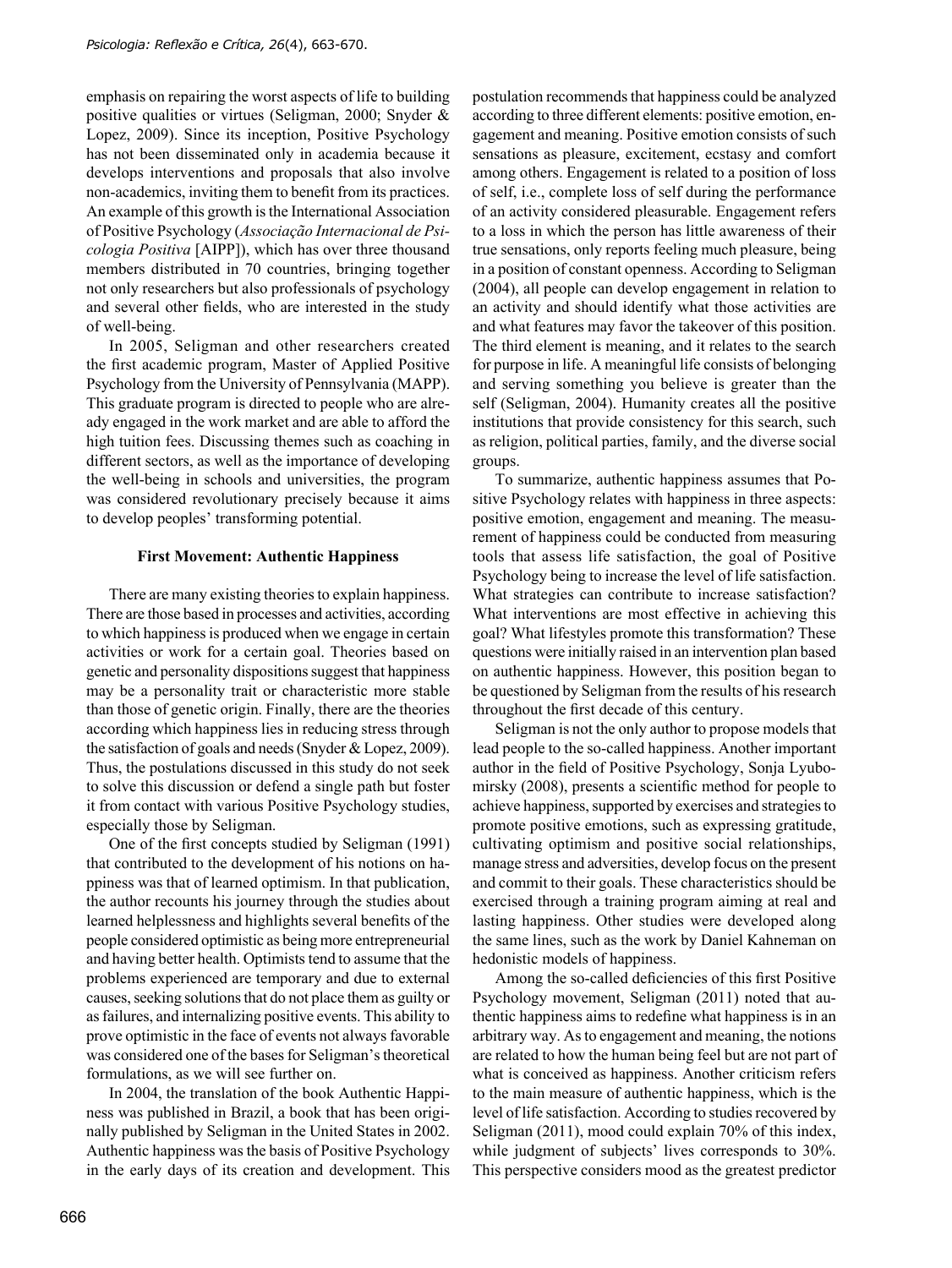Scorsolini-Comin, F., Fontaine, A. M. G. V., Koller, S. H. & Santos, M. A. (2013). From Authentic Happiness to Well-Being: The Flourishing of Positive Psychology.

of happiness, which would lead to consider happiness as something transient and situational. An introverted person, for example, tends to be considered less happy than an extroverted one, which would not take into account the respondent perception or judgment about his emotions but only his moods. Also according to Seligman (2011), life satisfaction does not consider how much meaning there is or how much people are committed to their work and how much they engage with the people they love. As a possible measurement of mood, life satisfaction is extremely variable and is therefore a situational measurement. Based on these criticisms, Seligman and other researchers began to review the construct of authentic happiness, developing a second movement, known as well-being, which will be described next.

## **Second Movement: Well-Being**

It is with the purpose of initiating a "new Positive Psychology" that Seligman (2011) starts his latest book. In that work, he proposes a change in the Positive Psychology goal: in 2004, it sought happiness. Currently, the term that Seligman uses is well-being. This change in nomenclature arose from several questions that emphasized happiness as a complex concept to be operationalized in terms of psychological construct. The term well-being, in contrast, has greater acceptance in scientific circles and summarizes, more appropriately, to what this referential proposes. Although the term well-being is more palatable in comparison with the concept of happiness, its discussion is not less complex, given the existence of different dimensions of well-being, such as psychological, emotional, subjective and social, among other subdivisions (Snyder & Lopez, 2009). The adoption of these terms indicate different positions, comprising not only different factors promoters of well-being but also plural visions about the concept, as discussed in the studies by Ryff and Keyes (1995), which hinders consensus among the scholars in the field. The demarcation of these concepts, however, is not the target of Seligman's discussions, which is the reason why they will not be analyzed at this point.

When defining well-being, Seligman (2011) started from the classic definition of health proposed by the World Health Organization in 1946. To the absence of illness, Seligman adds the presence of positive emotions, leading to a situation of effective well-being. The author uses several cases and research findings on cardiovascular illnesses, cancer and infectious diseases to propose that exclusive focus on the disease does not always lead to a cure and that negative emotions, such as pessimism, hate, anger and depression, may be present in the etiopathogeny of many diseases.

Thus, focusing on disease prevention and health promotion, Seligman (2011) has listed several types of training that could and should be developed as a way to protect the population, leading to the adoption of a positive attitude and directly linked to well-being. According to his studies, optimists cultivate healthier attitudes, adopt healthier lifestyles and believe that their attitudes are important, unlike pessimists. Optimists also respond more adequately to medical prescriptions. People with high levels of satisfaction with life are more likely to watch what they eat, not smoke and exercise regularly, also having more regular sleep. Studies on positive health are still ongoing, raising many questions but already pointing to the beneficial effects of the adoption of predominantly positive attitudes regarding health conditions.

A new definition of Positive Psychology is proposed, defining Positive Psychology as the science that investigates well-being. According to this new proposition, well- -being may be measured in relation to five factors: positive emotion, engagement, meaning, positive relationships and accomplishment. Positive emotion continues to be the main element in determining health, as well as authentic happiness, but because they are considered subjective measurements, happiness and life satisfaction become factors relevant to the well-being theory, although they cannot sustain well-being by themselves. Thus, the importance attributed to positive emotion is reduced. According to Seligman (2004), positive emotions can be related to past, present or future events. Those emotions related to the future include optimism, faith and hope. Emotions that pertain to the present encompass calm, plenitude, joy, ecstasy, excitement and pleasure. Linked to the past are feelings of satisfaction, contentment, accomplishment, pride and serenity. These three types of positive emotions related to time are not necessarily related to each other and can be measured individually using specific scales.

In terms of past experiences, an aspect in which Positive Psychology distances itself from psychodynamic traditions is when it states that the possible traumas or negative experiences of childhood, for example, do not necessarily lead to painful or distressing experiences in adulthood (Seligman, 2004). Thus, the events considered maladaptive in adulthood should be understood without necessarily seeking explanations in the past, but bringing up a series of present experiences focusing on the future, to achieve well-being and permanent accomplishment.

In this second movement, engagement remains as an element also evaluated subjectively, including such questions as "Have you had the feeling that time has stopped?" and "Were you completely absorbed by the task?". The third element, meaning, is not considered just a subjective state and is defined and measured independently from positive emotion or engagement. The element accomplishment (also known as achievement) highlights that the Positive Psychology goal is to describe, rather than prescribe, which people effectively do to achieve well-being. The fifth and last element, positive relationships, emphasizes the need for people to establish healthy relationships to achieve well-being. Interpersonal relationships are considered sources of support in anxiety moments and also as support for sharing moments of ecstasy and joy. Research recovered by Seligman (2011) noted that the loneliest people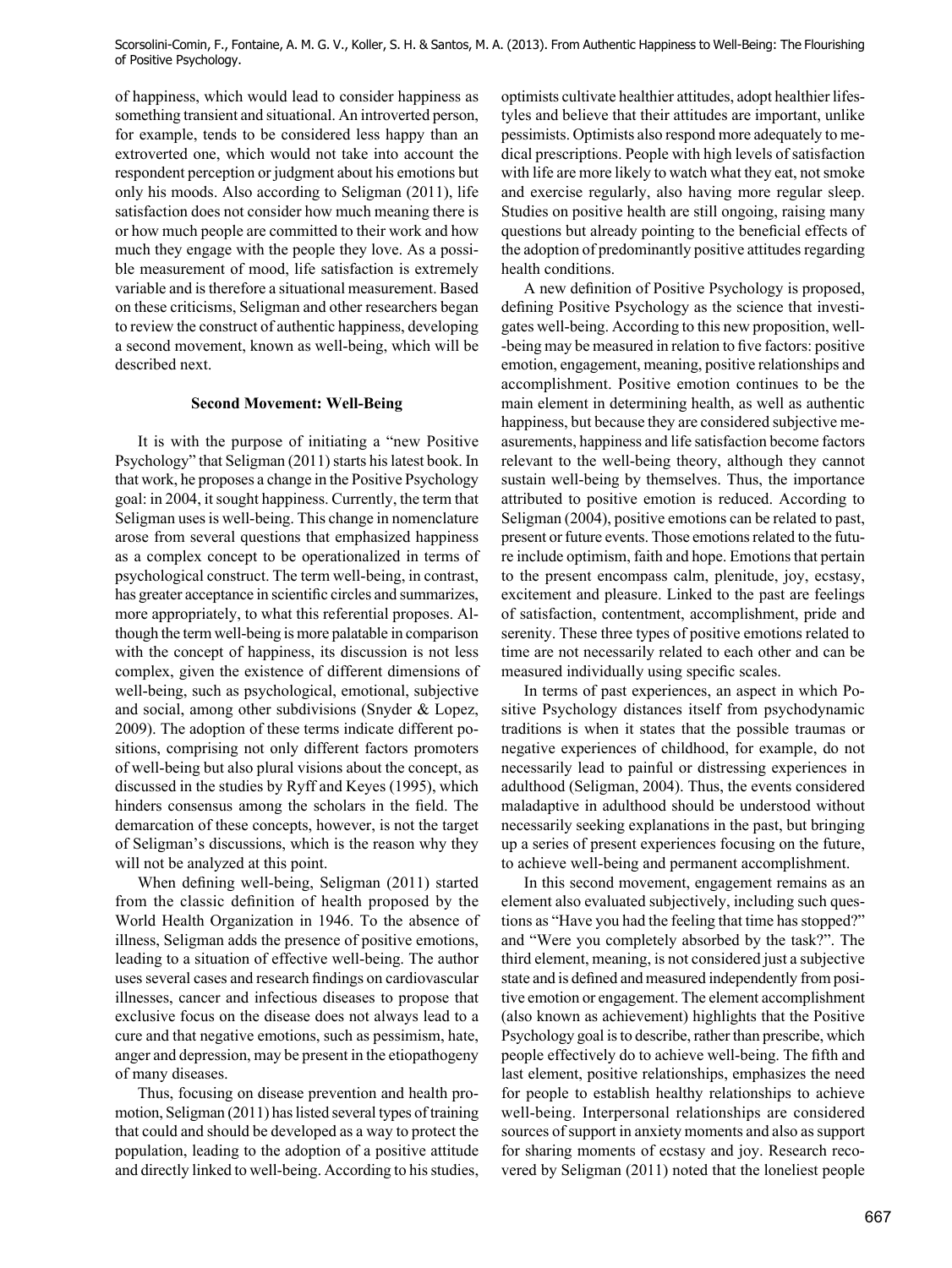tend to report lower levels of well-being, while those who engage emotionally with others (in loving relationships, friendship or camaraderie) tend to develop more adaptive strategies to face situations considered difficult.

Well-being theory is plural in method as well as in substance: positive emotion is a subjective variable, defined by what you think and feel. Engagement, meaning, relationships and accomplishment have both subjective and objective components because you can believe you have engagement, meaning, good relations and high accomplishment and be wrong, even deluded. The upshot of this is that well-being cannot exist just in your head: it is a combination of feeling good as well as actually having meaning, good relationships, and accomplishment. The way we choose our course in life is to maximize all five of these elements. (Seligman, 2011, p. 36)

Thus, this second movement conceptualizes that the goal of Positive Psychology is to increase *flourishing*, a construct that encompasses the increase of positive emotion, engagement, meaning, positive relationships and accomplishment, involving an existence provided of a greater meaning. The flow state was notably investigated by Mihaly Csikszentmihalyi (1997) and involves the perceived challenges or opportunities for action that expand the existing personal skills. To increase the likelihood of producing flow, this author has developed, for instance, intervention programs that modify work environments. Other studies, as reported by Delle Fave and Massimini  $(1992)$ , support the concept of flow as a state of optimal involvement in which the person does not realize the challenges of the action as an underutilization or burden of his actual skills but has clear and reachable goals, as well as immediate *f*eedback on their progress (Snyder & Lopez, 2009). As previously highlighted, the flow state can be achieved or enhanced from high levels of challenges and skills, which creates the possibility of understanding this concept as a promoter of attitudes of greater personal engagement in the resolution of problems, decreasing the weight given to external factors and prioritizing personal attitudes in the development of more suitable coping strategies and the capability of promoting significant changes.

This change in purpose, by itself, indicates an important transition in Positive Psychology, broadening the scope of this approach and enabling a more scientific examination of well-being. The highly-desired flourishing ceases to be a particular aspect and starts to be shared by communities such that the pursuit of well-being can be concrete, real and achievable. Obviously, further studies on what flourishing is, in fact, must be conducted, as well as on the effects of this concept on human development. In Brazil, the discussion is still in a premature state with only rare studies being conducted concerning the subject of flourishing; therefore, the information available is still fundamentally based on the findings of the international scientific community.

## **Final Considerations**

To follow a decade of production in the field of Positive Psychology, mainly marked by the publication of two seminal works by Seligman, we observed several of his trajectories and positions assumed in relation to concepts concerning this approach. However, the choice of this author and works does not reflect the state-of-the-art scientific production on Positive Psychology nor does it aim to summarize the major advances in the field, which should be conducted from a closer dialogue with other contemporary authors, who have also contributed to the development of this field of knowledge. By comparing the two main movements highlighted by Seligman, one could understand what changes occurred and what are the possible repercussions of adopting these guidelines in Positive Psychology studies, while the second movement is still in its infancy.

As highlighted by Seligman (2011), authentic happiness attests that people make choices estimating how much happiness (satisfaction in life) they can achieve, choosing the paths that maximize the satisfaction. This maximization operation depends solely on the individual, i.e., satisfaction is an individual measurement, regardless of interactions and interpersonal relationships established. This operation is the first point where the well-being theory shows advances, as it incorporates the need for social relationships for development and the feeling of being happy and accomplished. In other words, social relationships have greater importance, overtaking the consideration of well-being as something solely individual. This point is closely related to the findings of many available studies, including those conducted by Lee, Seccombe and Shehan (1991) investigating married couples and by Diener and Seligman (2003) examining young people considered to be happy, to mention only two examples. Obviously, such consideration includes the possibility of designing intervention programs aiming at a collective well-being, supported by public policies.

As well-being is not related only to the individual, its promotion does not depend exclusively on the personal sphere, emphasizing the need for other institutions and decision-makers (government, political parties, public policies) to contribute to promoting well-being. This change in focus seems to herald the need for such institutions to be increasingly called upon to participate in the debate about well-being such that happiness is no longer a solely personal construct and linked to self-knowledge. These definitions are relevant guidelines to be developed in future studies.

Another significant change in the transition of these movements is that in authentic happiness, the standard of measurement is satisfaction with life, and its goal is to increase it. As to well-being, the standard of measurement is comprised of positive emotion, engagement, meaning, positive relationships and accomplishment, and the goal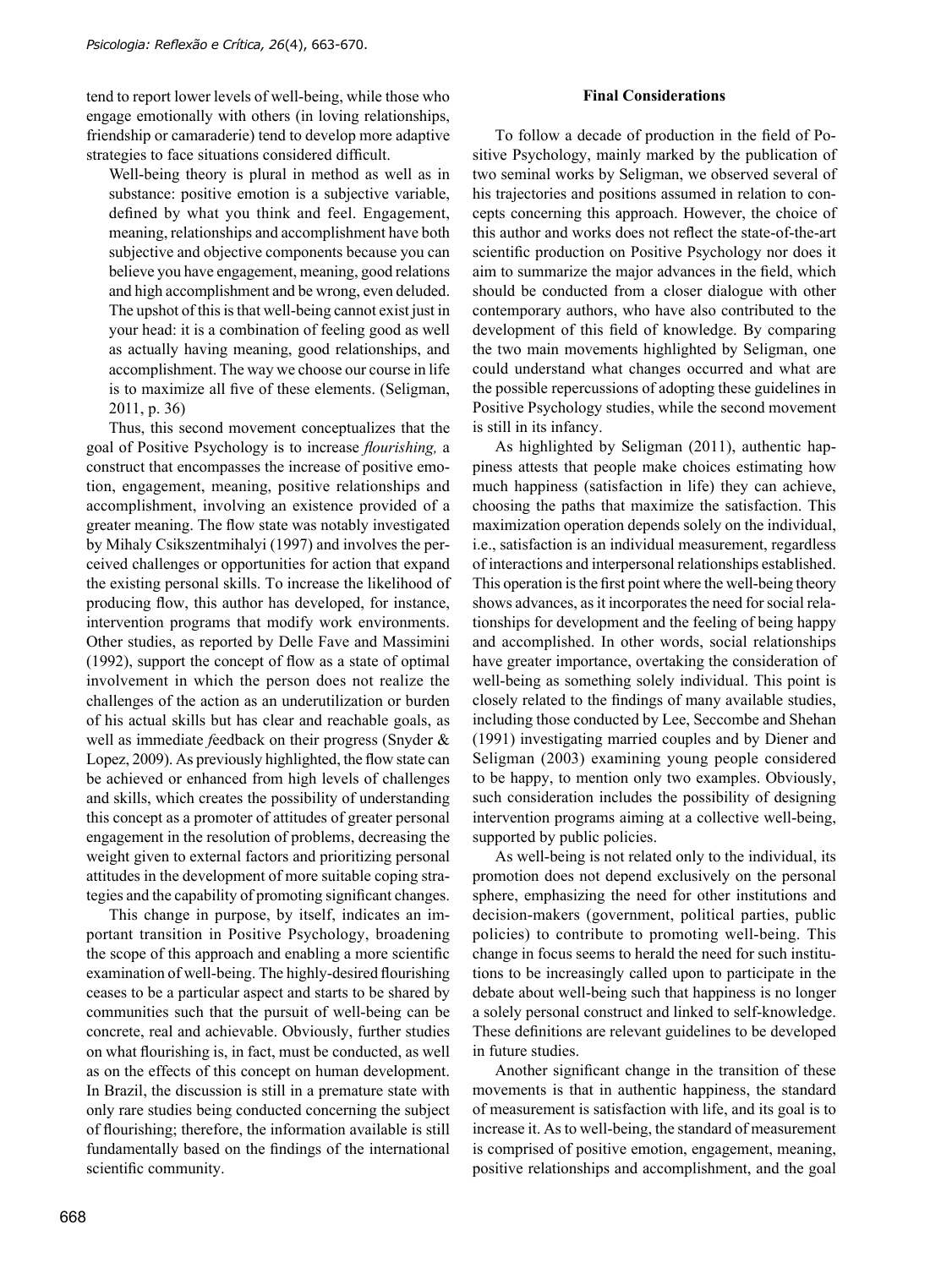Scorsolini-Comin, F., Fontaine, A. M. G. V., Koller, S. H. & Santos, M. A. (2013). From Authentic Happiness to Well-Being: The Flourishing of Positive Psychology.

is to increase flourishing through potentialization of these elements. According to Seligman (2011), to flourish, an individual must have all characteristics considered essential (positive emotions, engagement, interest, meaning and purpose) and at least three of the six additional characteristics (self-esteem, optimism, resilience, vitality, self-determination and positive relationships). Such characteristics can be developed and constantly improved through training and specific interventions, which makes well-being a construct that can be achieved and constantly encouraged, as opposed to deterministic perspectives. The long-term challenge is to create strategies such that not only people but also institutions and countries can flourish, improving the quality of life and well-being of all to distribute the benefits of the joint effort more equally.

When drawing a parallel between these two movements, it is noted that the second movement not only proves to be more complex but also equates to a greater number of elements that must be analyzed in the understanding of what leads to well-being. The sense of accomplishment and establishment of positive relationships are added to the old tripod of authentic happiness, revealing the need for a judgment that overtakes the personal or individual dimension but considers the other(s) that is (are) in their surroundings or is (are) part of their life. This new theoretical framework clearly should be investigated in greater depth with the complex task of thinking about its possible long-term repercussions in the Positive Psychology studies. Although other theoretical postulations are in progress, guided by other researchers in the field, the scope of this new movement brought by Seligman is considered relevant and promising.

At the end of this study, it should be noted that we brought a first approximation between the two main theoretical Positive Psychology movements to date, which does not invalidate other incursions by these theories or even their revisions. Psychological science, as a body of knowledge in constant expansion and characterized by a marked theoretical-methodological dispersion, should allow such paradigm transitions to offer new perspectives on previously established approaches. It is in assuming the dialogue between distinct perspectives – which, of course, does not exclude the necessary theoretical clash – that knowledge production can advance, proposing renewed ways to learn, develop and assist human beings. Considering that well-being can be produced and encouraged raises the possibility of a less deterministic interpretation of the psychological science, placing responsibility on people, governments and institutions to constantly promote well-being through flourishing.

#### **References**

Albuquerque, A. S., & Tróccoli, B. T. (2004). Desenvolvimento de uma escala de bem-estar subjetivo [Development of a scale of subjective well-being]. *Psicologia: Teoria e Pesquisa, 20*(2), 153-164.

- Barros, R. M. A., Martín, J. I. G., & Pinto, J. F. V. C. (2010). Investigação e prática em Psicologia Positiva [Research and practice in Positive Psychology]. *Psicologia: Ciência e Profi ssão, 30*(2), 318-327.
- Buela-Casal, G., Olivas-Avila, J. A., Musi-Lechuga, B., & Zych, I. (2011). The h index of the presidents of the American Psychological Association (APA) through journal articles included in the Web of Science database. *International Journal of Clinical and Health Psychology, 11*(1), 95-107.
- Calvetti, P. U., Muller, M. C., & Nunes, M. L. T. (2007). Psicologia da Saúde e Psicologia Positiva: Perspectivas e desafios [Health Psychology and Positive Psychology: Perspectives and challenges]. Psicologia: Ciência e Profissão, 27(4), 706-717.
- Camargo, S. P. H., Abaid, J. L. W., & Giacomoni, C. H. (2011). Do que eles precisam para serem felizes? A felicidade na visão de adolescentes [What do they need to be happy? The view of teenagers on happiness]. *Revista Semestral da Associação Brasileira de Psicologia Escolar e Educacional, 15*(2), 241-250.
- Csikszentmihalyi, M. (1997). *Finding flow*. New York: Basic Books.
- Dell'Aglio, D. D., Koller, S. H., & Yunes, M. A. (2006). *Resiliência e Psicologia Positiva: Interfaces do risco à proteção*  [Resilience and Positive Psychology: The interfaces of the risk protection]. São Paulo, SP: Casa do Psicólogo.
- Delle Fave, A. (2006). *Dimensions of well-being: Research and intervention.* Milan, Italy: FrancoAngeli.
- Delle Fave, A., & Massimini, F. (1992). The experience sampling method and the measurement of clinical change: A case of anxiety disorder. In M. deVries (Ed.), *The experience of psychopathology* (pp. 280-289). Cambridge, England: Cambridge University Press.
- Diener, E., & Seligman, M. E. P. (2003). Very happy people. *Psychological Science, 13*, 81-84.
- Ferraz, R. B., Tavares, H., & Zilberman, M. L. (2007). Felicidade: Uma revisão [Happiness: A review]. *Revista de Psiquiatria Clínica, 34*(5), 234-242.
- Fredrickson, B. L. (2009). *Positividade: Descubra a força das emoções positivas, supere a negatividade e viva plenamente*  [*Positivity: Discover the power of positive emotions, overcome negativity and live fully*] (P. Libânio, Trad.). Rio de Janeiro, RJ: Rocco.
- Giacomoni, C. H., & Hutz, C. S. (2008). Escala multidimensional de satisfação de vida para crianças: Estudos de construção e validação [Multidimensional scale of satisfaction in life for children: Development and validation studies]. *Estudos de Psicologia* (Campinas)*, 25*(1), 25-35.
- Haidt, J. (2002). The positive emotion of elevation. In C. R. Snyder & S. J. Lopez (Eds.), *The handbook of Positive Psychology* (p. 753). New York: Oxford University Press.
- Hirsch, J. E. (2005). An index to quantify and individual´s scientific research output. *Proceedings of the National Academy of Sciences (PANAS)*, *102,* 16569-16572.
- Isen, A. M. (1987). Positive affect, cognitive processes, and social behavior. *Advances in Experimental Social Psychology, 20*, 203-253.
- Larrauri, B. G. (2006). *Programa para mejorar el sentido del humor: porque la vida con buen humor merece la pena*  [Program to improve mood: Because life in a good mood is worth-living]*.* Madrid, España: Pirámide.
- Lee, G. R., Seccombe, K., & Shehan, C. L. (1991). Marital status and personal happiness: An analysis of trend data. *Journal of Marriage and the Family, 53*, 839-844.